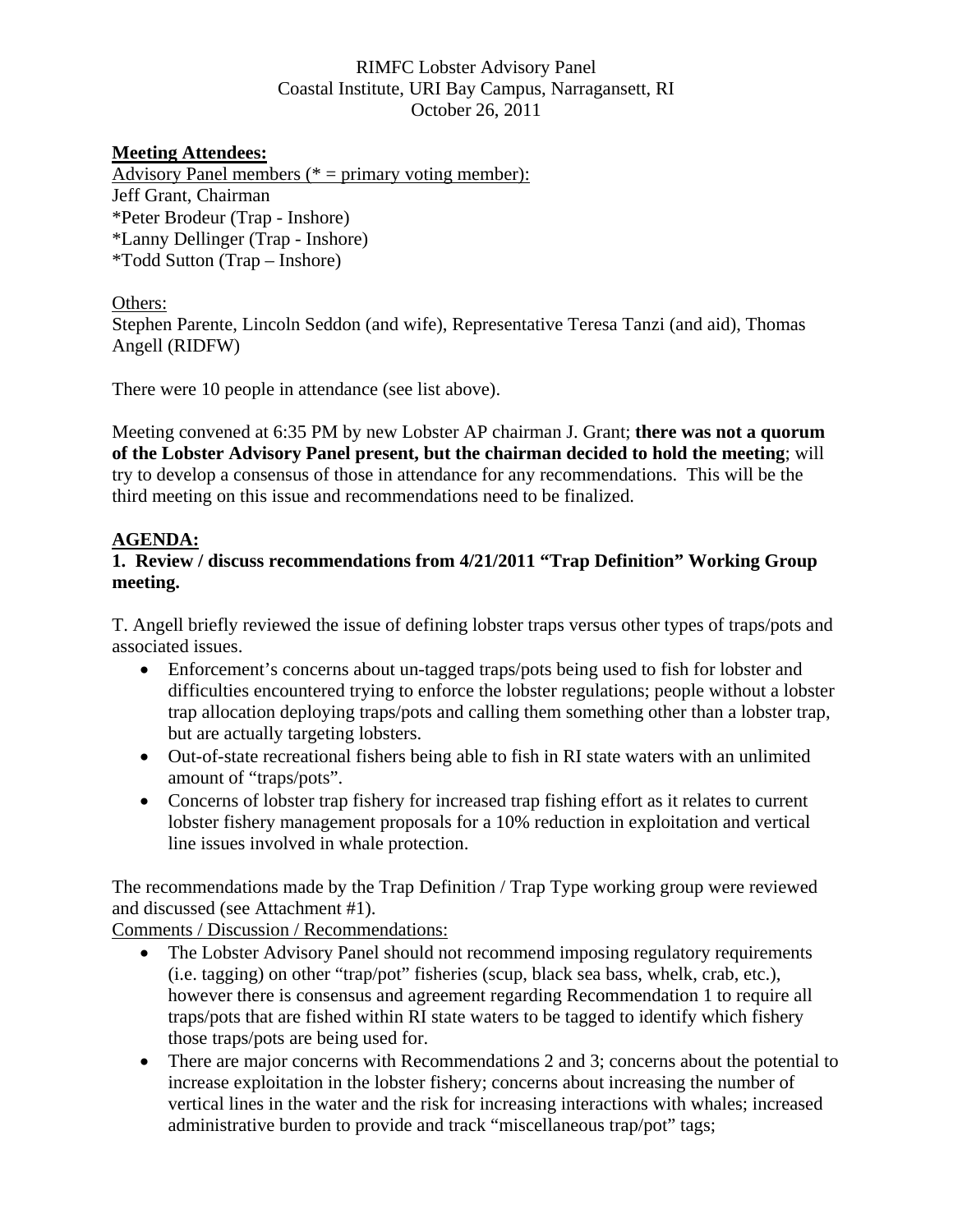recommendation for a maximum of 300 "miscellaneous traps/pots" per license is too many.

- There is consensus of agreement regarding Recommendation 4
- No discussion or consensus regarding Recommendation 5
- There is consensus of agreement regarding Recommendations 6-9
- It is recommended that this issue should be discussed by the Industry Advisory Committee (IAC)
- It is recommended that this issue should be addressed by a much larger "working group" that incorporates a wider range of representation from all the different trap/pot fisheries; possibly moderated/facilitated by URI (K. Castro); roundtable discussion.
- **Consensus by the Lobster AP members present to request that other trap/pot fisheries consider requiring special trap tags, such as are used for the lobster trap fishery, to identify the specie being targeted by that trap/pot. The Lobster Advisory Panel requests that the RIMFC task the other advisory panels that have associated trap/pot fisheries with considering trap/pot tagging requirements for those fisheries.**
- If any recommendations requiring development of new regulations are approved, then there would have to be a public hearing regarding those new regulations. There are concerns that this could not be done for implementation in Y2012; not enough time for other AP's to consider this issue.
- The "Additional Recommendations" (see Attachment #1) made by the working group were not considered at this meeting.

### CONSENSUS RECOMMENDATIONS:

- **The Lobster Advisory Panel requests that the RIMFC task the other advisory panels that have associated trap/pot fisheries with considering trap/pot tagging requirements for those fisheries.**
- It is recommended that this issue should be addressed by a much larger "working group" that incorporates a wider range of representation from all the different trap/pot fisheries.

Meeting adjourned at 7:30 PM

## XXXXXXXXXXXXXXXXXXXXXXXXXXXXXXXXXXXXXXXXXXXXXXXXXXXXXX

**Summary of Motions:** None

**RIDFW Tasks / Follow-Up:** If tasked by RIMFC, may need to convene other advisory panels to consider this issue.

## XXXXXXXXXXXXXXXXXXXXXXXXXXXXXXXXXXXXXXXXXXXXXXXXXXXXXX